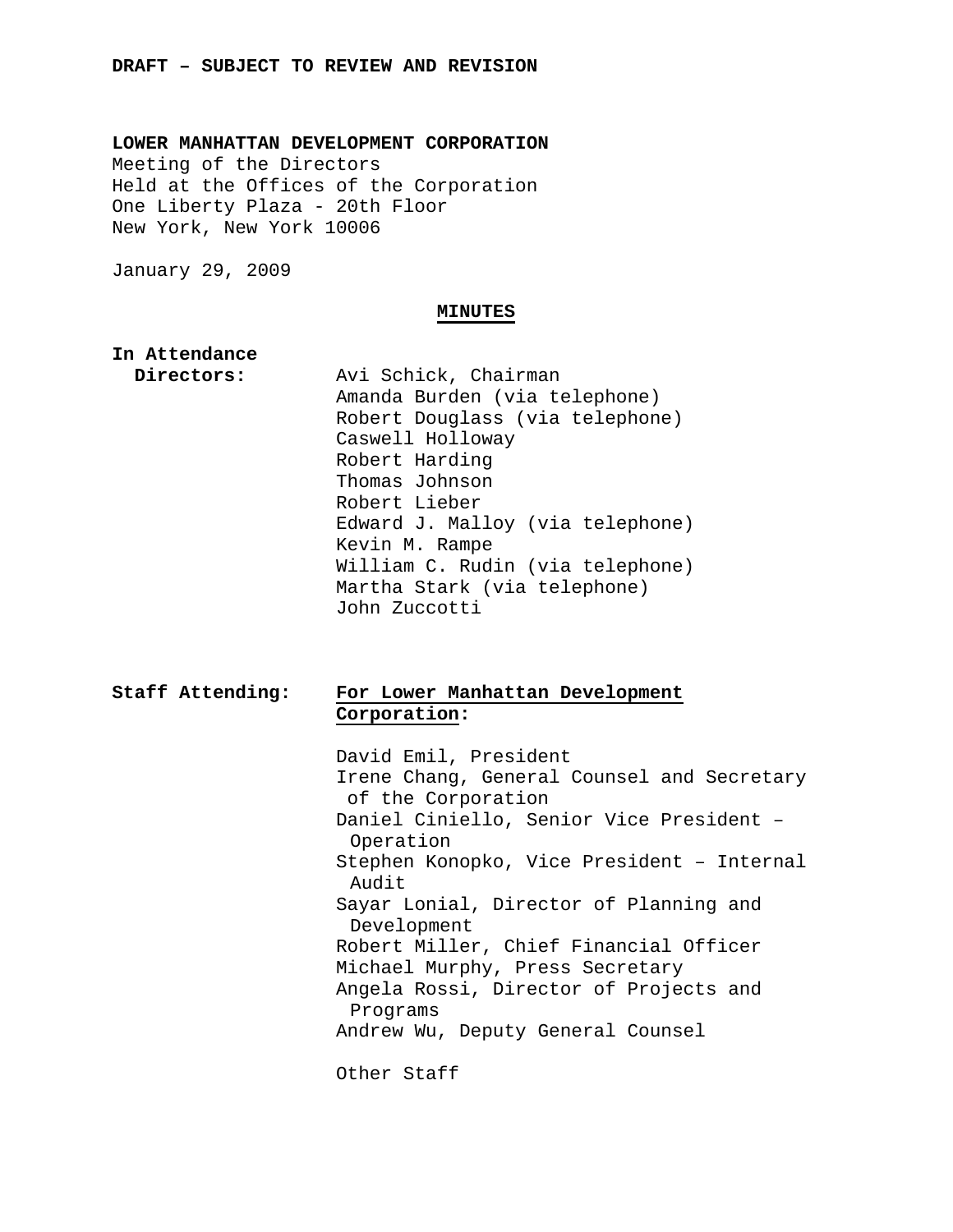## **For the Lower Manhattan Construction Command Center:**

Robert Harvey, Acting Executive Director

### **For Assembly Speaker Sheldon Silver:**

Judy Rapfogel, Chief of Staff

## **Counsel to the Board:**

Caitlin Halligan, Weil, Gotshal & Manges

## **For U.S. Department of Housing and Urban Development:**

Jan Opper, Associate Deputy Assistant Secretary for Disaster Policy & Management

### **Also Present:**

The Public The Media and Press

The meeting of the Lower Manhattan Development Corporation ("LMDC") was called to order at 8:37 a.m. It was noted for the record that notice to the public and news media of the time and place of the meeting had been given in compliance with the New York State Open Meetings Law.

First, Chairman Schick noted that since the Directors had received the resolutions for consideration in advance of today's meeting, he would not read the entire resolution into the record.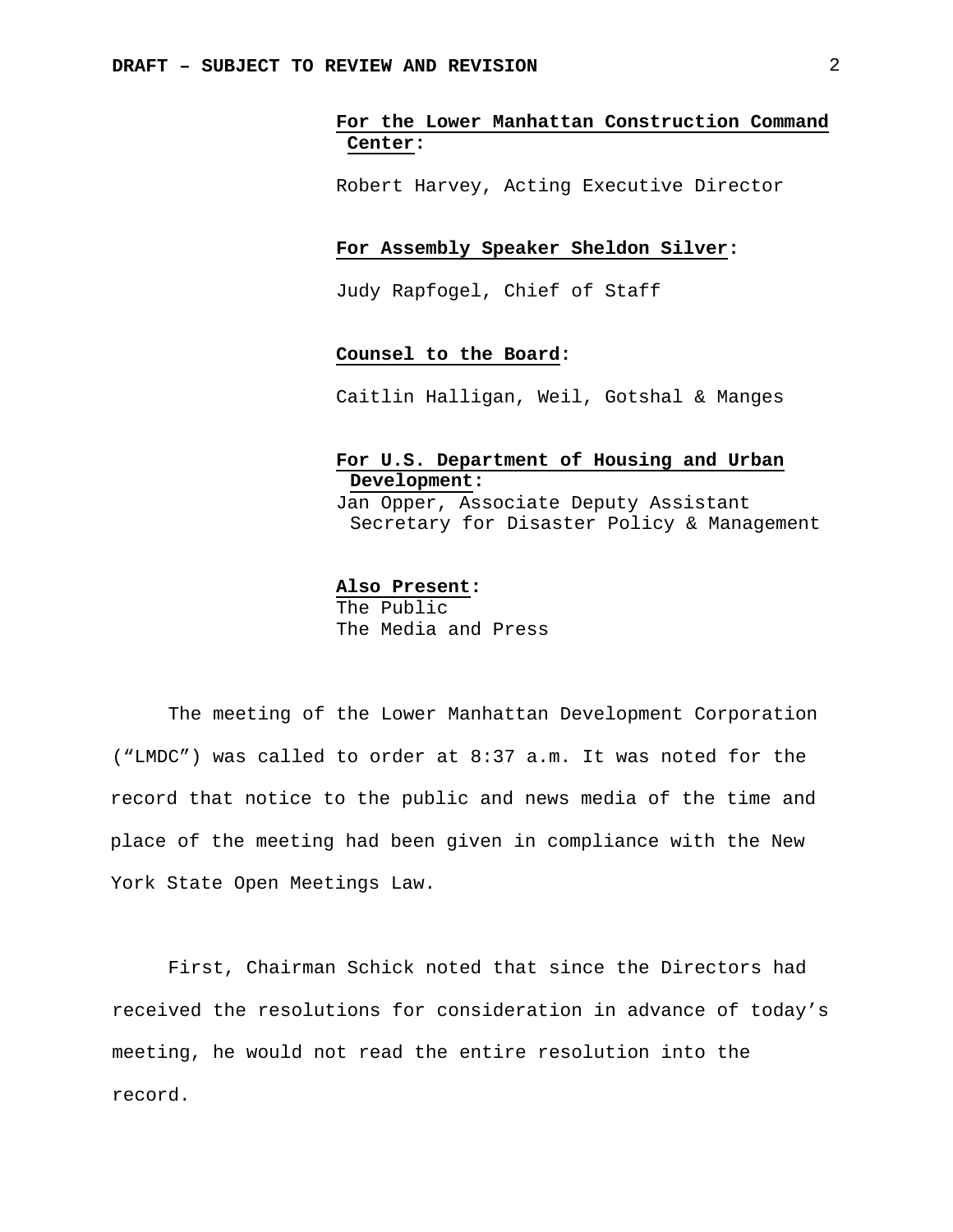Chairman Schick then called for the approval of the Minutes of the November 13, 2008 Directors' Meeting.

Upon motion duly made and seconded, the following resolution was unanimously adopted:

APPROVAL OF MINUTES AND RATIFICATIONS OF ACTIONS TAKEN AT THE NOVEMBER 13, 2008 MEETING OF THE DIRECTORS OF THE LOWER MANHATTAN DEVELOPMENT CORPORATION

RESOLVED, that the minutes of the meeting of the Corporation held on November 13, 2008, as presented to this meeting, are hereby approved and all actions taken by the Directors presented at such meeting, as set forth in such minutes, are hereby in all respects and approved as actions of the Corporation.

\* \* \*

Chairman Schick then reported on the recent activities of the Corporation with regard to 130 Liberty Street.

Among other things, the Chairman noted that in January, LMDC began the practice of posting a monthly update and progress report for the public on the status of the building.

Overall, the Chairman noted the abatement continues with regard to the building. He then outlined the present specifics of said abatement.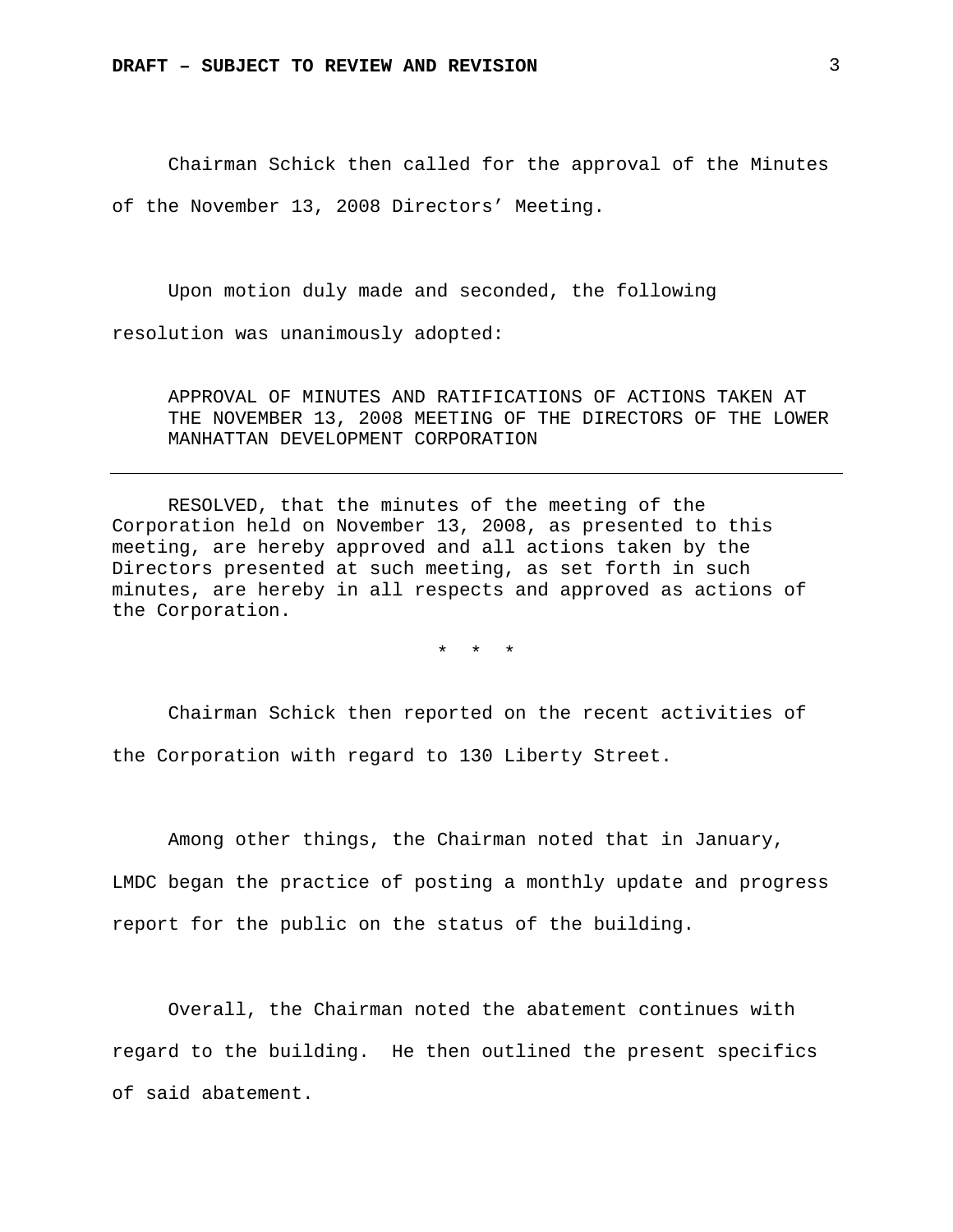Next, the Chairman asked Director Johnson to provide the Audit and Finance Report.

Director Johnson then reported that the Committee met last week to review the purpose, cost justification and the availability of funds for the items being presented for consideration today and that the Committee recommends, based on that criteria, that all the requests be considered for approval by the Board.

Director Johnson noted that the MTA has met its obligation with regard to the Committee's recommendation to extend the budget authorization to the LMCCC obligations funded by the MTA through December 31, 2008.

Lastly, Director Johnson noted that the Committee met with the internal auditor and noted that there were no items of significant risk to report.

Chairman Schick then thanked Deputy Mayor Lieber and the City of New York for their assistance in working to make sure that the MTA obligation was met.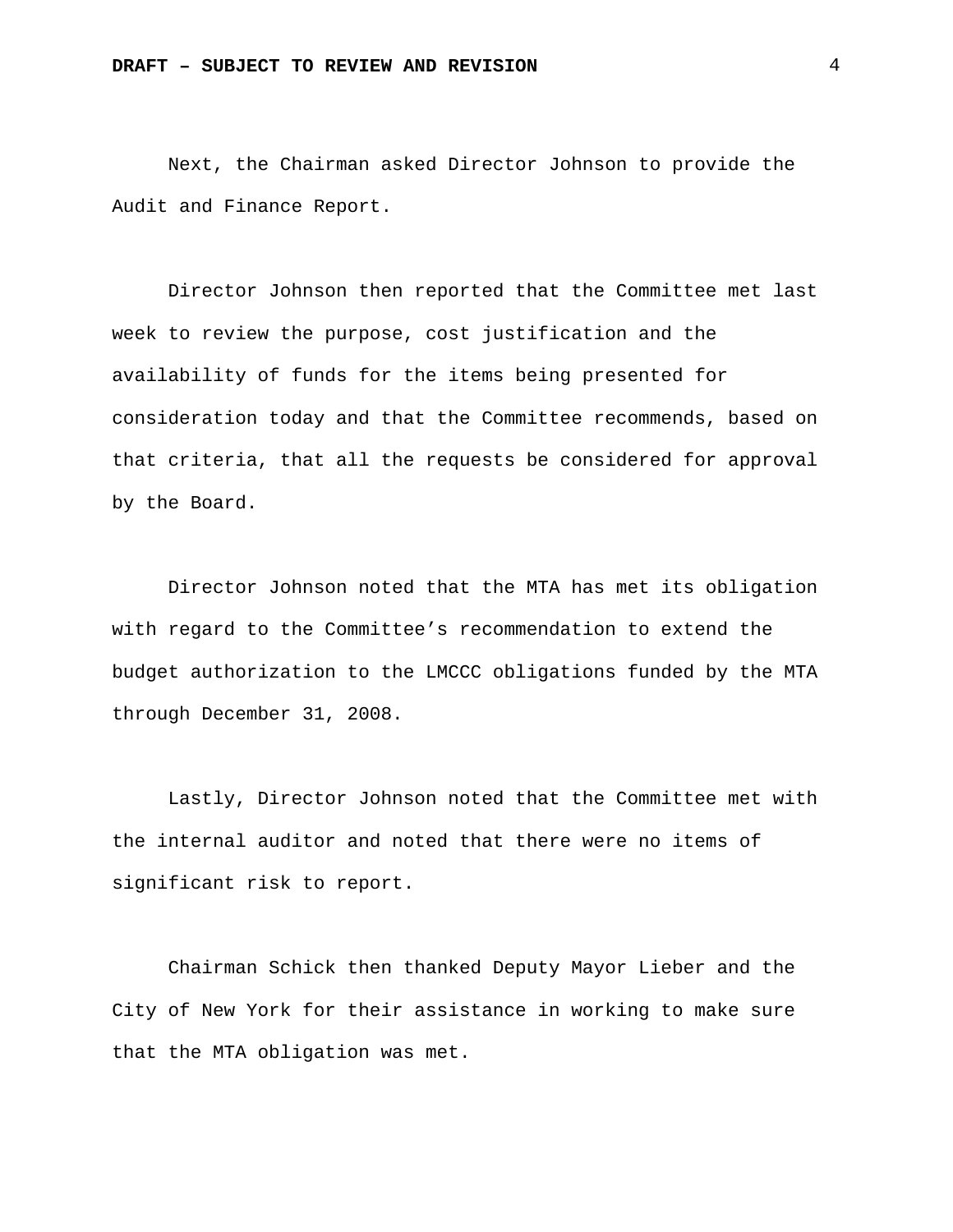Ms. Rossi then asked the Directors to authorize LMDC to amend the Community Enhancement Fund Plan that was previously approved at the June, 2008 Board meeting. Ms. Rossi explained that the proposed amendment will reflect the designation of the City of New York through its Department of Parks and Recreation as the subrecipient for two of the 35 projects in place of the previously designated subrecipients.

Ms. Rossi outlined the two projects and explained the reasons for changing the subrecipients therefore to the Parks Department.

Following the full presentation, Deputy Mayor Lieber stressed the importance of these types of projects to the quality of life in New York City, particularly during this time of economic trouble.

Deputy Malloy asked if the Projects will be bid through the Parks Department and the Chairman stated that LMDC believes that will be the case. Deputy Mayor Lieber noted that almost everything that is done through the Parks Department is done through the formal RFP process.

There being no further questions or comments, the following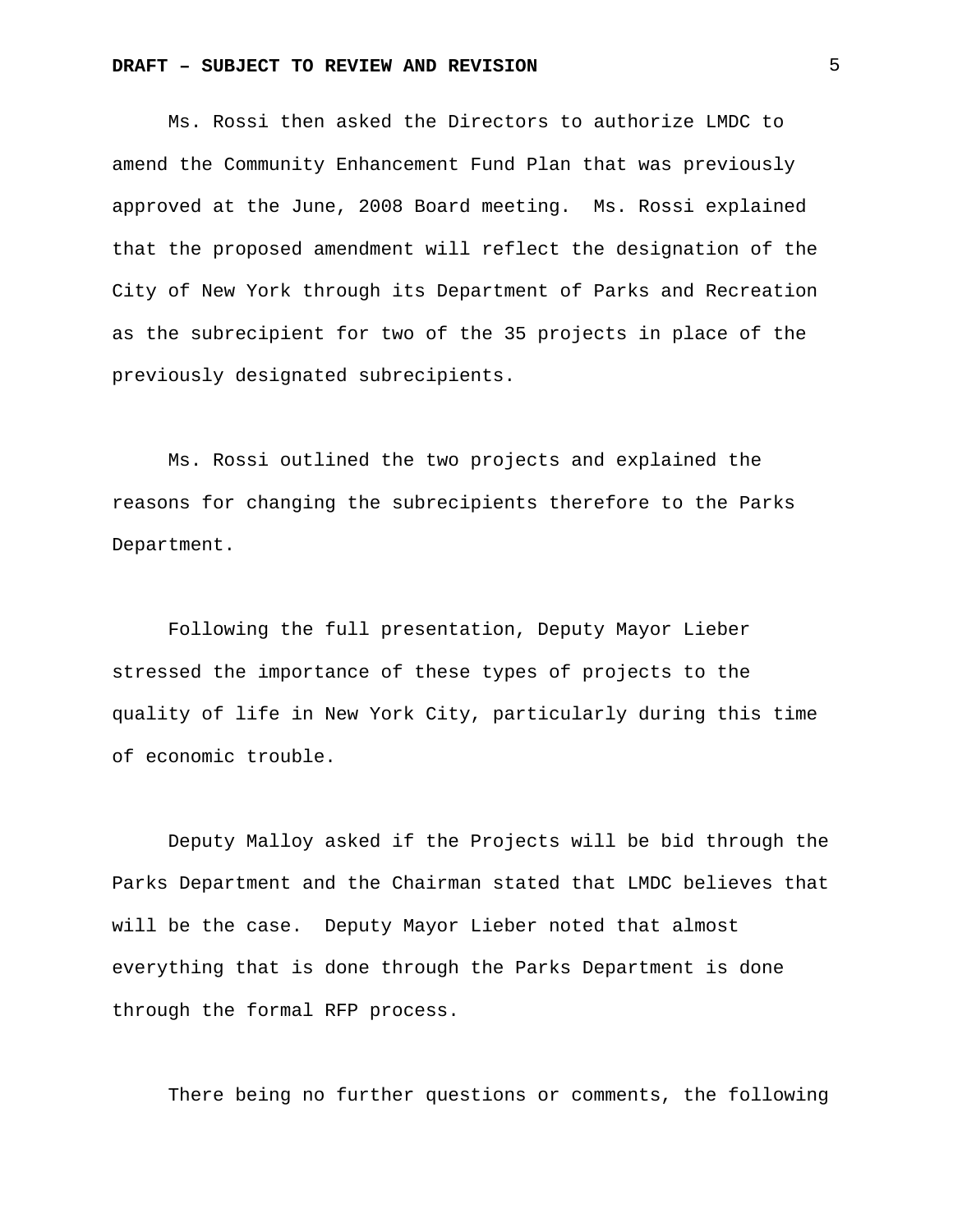three resolutions were voted on (It was noted for the record that Director Rudin recused himself with regard to the resolution pertaining to the subrecipient agreement to develop the Sea Glass Carousel.):

Authorization of Amended Community Enhancement Fund Plan

RESOLVED, that the Corporation is hereby authorized to amend the Community Enhancement Fund Plan to designate The City of New York through its Department of Parks and Recreation as the subrecipient for two of the 35 grants authorized on June 26, 2008, in place of the previously designated subrecipients, as described in the materials presented to this meeting, is hereby approved; and be it

FURTHER RESOLVED, that prior to the expenditure of any amounts of the Community Enhancement Fund, (i) the Board of Directors shall have approved each such expenditure and the agreements to be entered into in connection therewith, in each case in accordance with applicable policies of the Corporation, and (ii) related approvals as may be required shall have been obtained; and be it

FURTHER RESOLVED, that the proper officers of the Corporation are hereby authorized to take any such action and to execute such instruments as may be necessary or appropriate to effect the foregoing.

\* \* \*

Authorization to Amend Subrecipient Agreement with The City of New York Department of Parks and Recreation

RESOLVED, that the Corporation is hereby authorized to amend its subrecipient agreement with The City of New York through its Department of Parks and Recreation related to Parks and Open Spaces Phase II to increase funding by \$2,000,000 to develop the SeaGlass, Carousel at the Battery and additional plans for Battery Park, to an amount not to exceed \$22,270,000 in the aggregate, consistent with the Community Enhancement Fund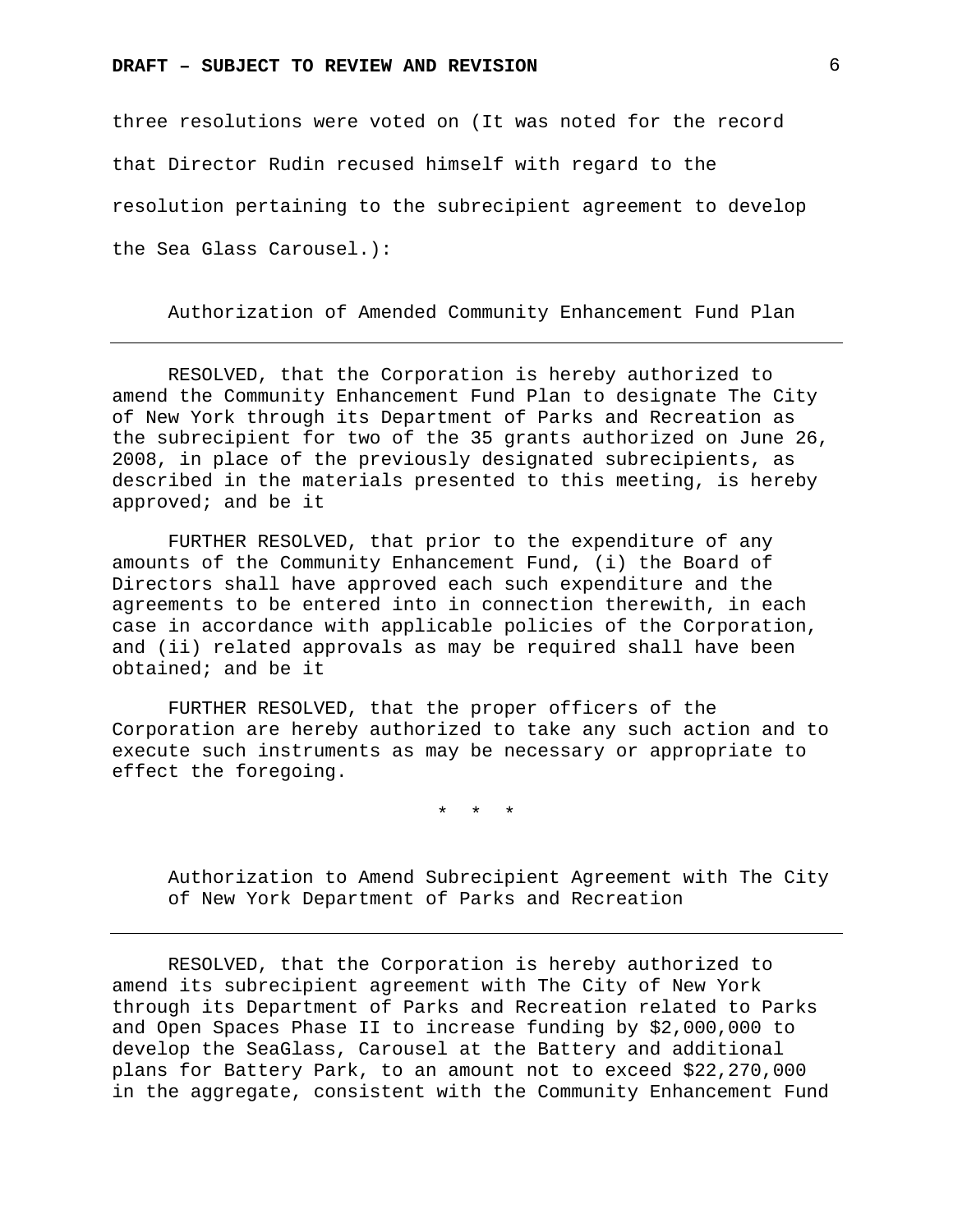Plan, as amended, as described in the materials presented to this meeting; and be it

FURTHER RESOLVED, that the expenditures approved hereby shall be allocated from funds included in the Final Action Plan for the Community Enhancement Fund Program; and be it

FURTHER RESOLVED, that the proper officers of the Corporation are hereby authorized to take any such action and to execute such instruments as may be necessary or appropriate to effect the foregoing.

\* \* \*

Authorization to Enter into Community Enhancement Fund Subrecipient Agreement

RESOLVED, that the Corporation is hereby authorized to enter into a subrecipient agreement with The City of New York through its Department of Parks and Recreation in an amount not to exceed \$2,000,000 for the creation of a Lower Manhattan baseball field, consistent with the Community Enhancement Fund Plan, as amended, as described in the materials presented to this meeting; and be it

FURTHER RESOLVED, that the expenditures approved hereby shall be allocated from funds included in the Final Action Plan for the Community Enhancement Fund Program; and be it

FURTHER RESOLVED, that the proper officers of the Corporation are hereby authorized to take any such action and to execute such instruments as may be necessary or appropriate to effect the foregoing.

\* \* \*

Mr. Emil then asked the Directors to authorize LMDC to amend its agreement with Regional Scaffolding & Hoisting Co., Inc. and Safeway Environmental Corp. with regard to services in connection with on going work at 130 Liberty Street.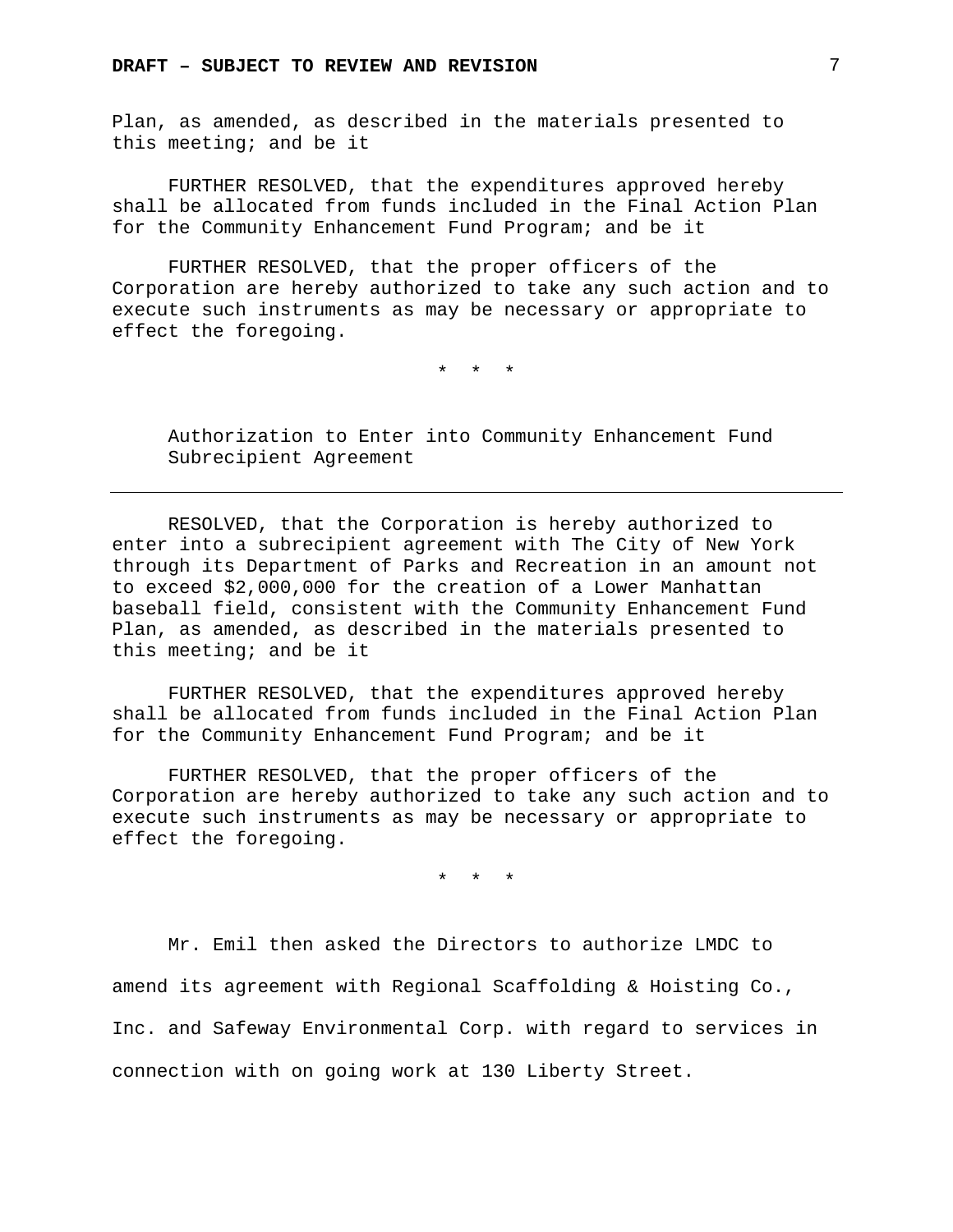Following the presentation, the Chairman called for questions or comments. Hearing none, upon motion duly made and seconded, the following resolution was unanimously adopted:

Authorization to Amend Agreement with Regional Scaffolding & Hoisting Co., Inc. and Safeway Environmental Corp.

RESOLVED, that the Corporation is hereby authorized to amend its agreement with Regional Scaffolding & Hoisting Co., Inc. and Safeway Environmental Corp., a New York Joint Venture, to increase the authorized expenditures thereunder by up to \$1,402,354 to an amount not to exceed \$18,909,798 in the aggregate, and to extend the term of such agreement through November 30, 2009, as described in the materials presented to this meeting; and be it

FURTHER RESOLVED, that the expenditures approved hereby shall be allocated from funds included in Partial Action Plan S-2 and that the Corporation shall seek recovery of these funds through indemnity or insurance claims to the extent possible; and be it

FURTHER RESOLVED, that the proper officers of the Corporation are hereby authorized to take any such action and to execute such instruments as may be necessary or appropriate to effect the foregoing.

\* \* \*

The Directors were then asked by Mr. Emil to authorize LMDC to amend its agreement with URS Corporation for construction management and owner's representation services at 130 Liberty Street.

Following this detailed presentation, the Chairman called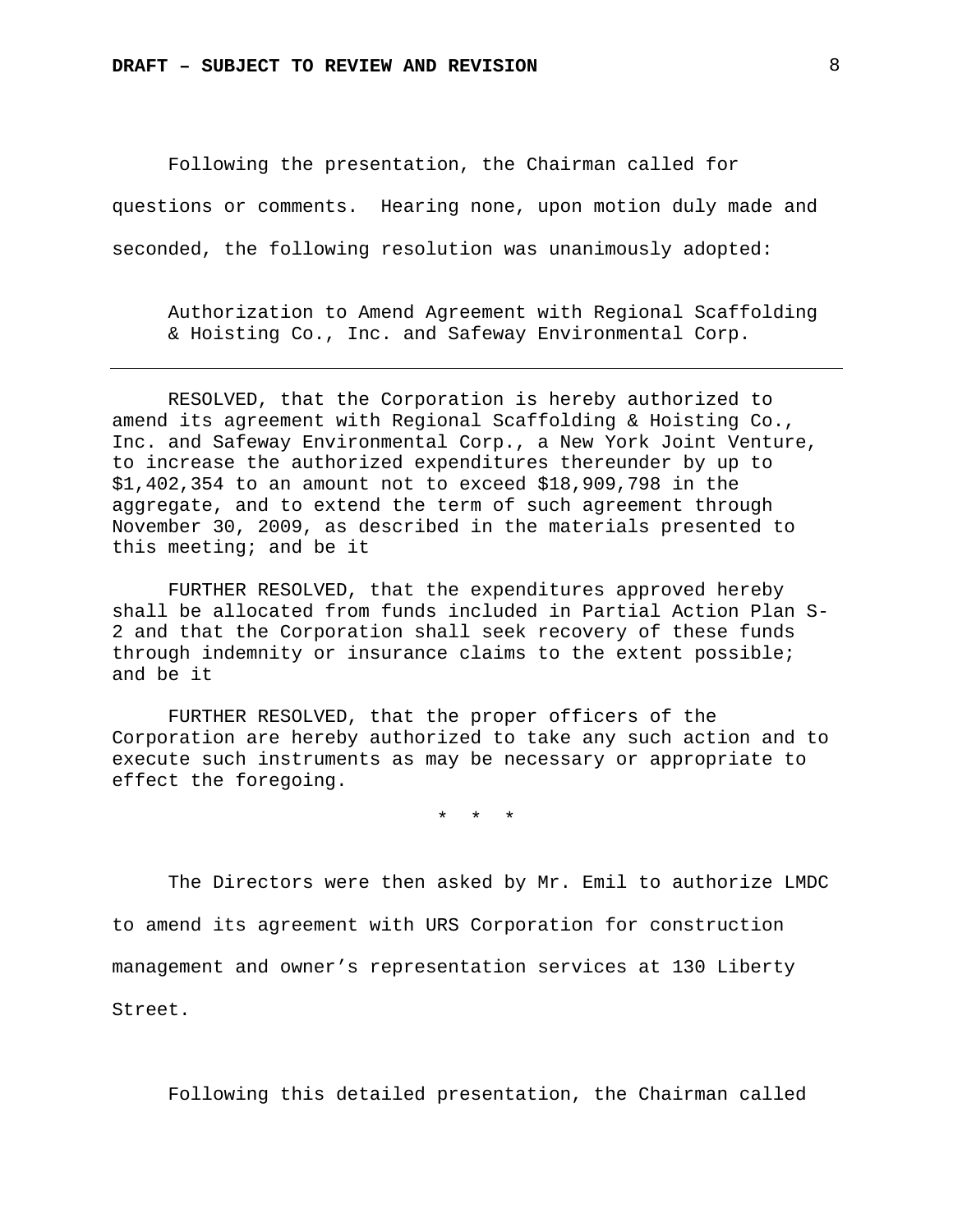for questions or comments. Hearing none, upon motion duly made and seconded, the following resolution was unanimously adopted:

Authorization to Amend Agreement with URS Corporation

RESOLVED, that the Corporation is hereby authorized to amend its agreement with URS Corporation for construction management and owner's representation services at 130 Liberty Street to increase the authorized expenditures thereunder by up to \$2,831,149, to an amount not to exceed \$18,766,137 in the aggregate, and to extend the term of such agreement through March 31, 2010, as described in the materials presented to this meeting; and be it

FURTHER RESOLVED, that the expenditures approved hereby shall be allocated from funds included in Partial Action Plan S-2 and that the Corporation shall seek recovery of these funds through indemnity or insurance claims to the extent possible; and be it

FURTHER RESOLVED, that the proper officers of the Corporation are hereby authorized to take any such action and to execute such instruments as may be necessary or appropriate to effect the foregoing.

\* \* \*

Next, Mr. Emil asked the Directors to authorize LMDC to amend it agreement with TRC Engineers, Inc. for environmental testing and consulting services in connection with 130 Liberty Street.

Following this detailed presentation, the Chairman called for questions or comments. Hearing none, upon motion duly made and seconded, the following resolution was unanimously adopted: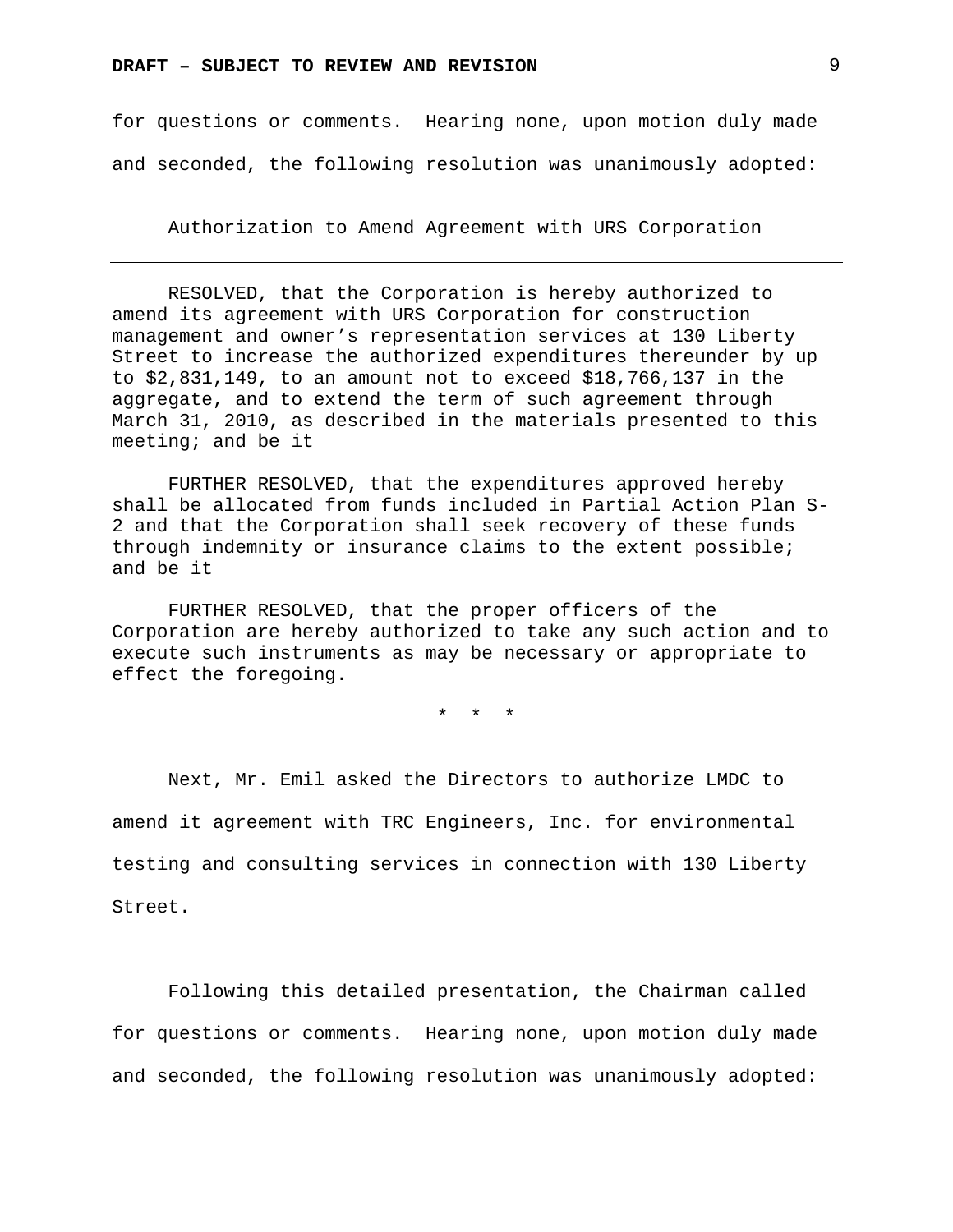Authorization to Amend Agreement with TRC Engineers, Inc.

RESOLVED, that the Corporation is hereby authorized to amend its agreement with TRC Engineers, Inc. for environmental testing and consulting services at 130 Liberty Street, to increase the authorized expenditures thereunder by up to \$4,525,000, to an amount not to exceed \$29,744,675 in the aggregate, and to extend the term of such agreement through November 30, 2009, as described in the materials presented to this meeting; and be it

FURTHER RESOLVED, that the expenditures approved hereby shall be allocated from funds included in Partial Action Plan S-2 and that the Corporation shall seek recovery of these funds through indemnity or insurance claims to the extent possible; and be it

FURTHER RESOLVED, that the proper officers of the Corporation are hereby authorized to take any such action and to execute such instruments as may be necessary or appropriate to effect the foregoing.

\* \* \*

Lastly, Mr. Emil asked the Directors to authorize the Corporation to amend its agreement with Dechert LLP for legal advice and services related to 130 Liberty Street.

Following this detailed presentation, the Chairman called for questions or comments. Hearing none, upon motion duly made and seconded, the following resolution was unanimously adopted:

Authorization to Amend Agreement with Dechert LLP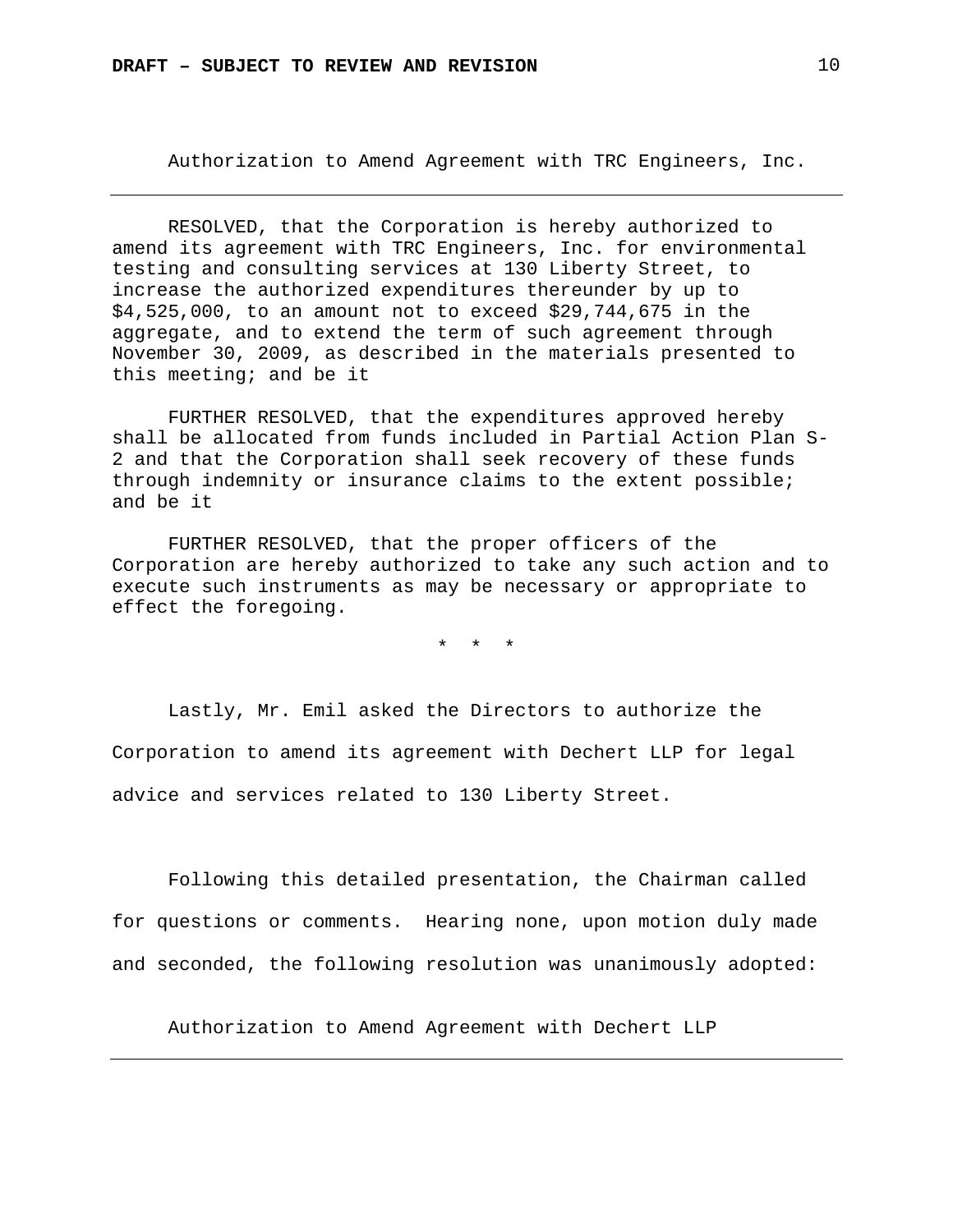RESOLVED, that the Corporation is hereby authorized to amend its agreement with Dechert LLP for legal advice and services relating to 130 Liberty Street to increase the authorized expenditures thereunder by up to \$400,000, to an amount not to exceed \$7,300,000 in the aggregate, and to extend the term of such agreement through December 31, 2009, as described in the materials presented to this meeting; and be it

FURTHER RESOLVED, that the expenditures approved hereby shall be allocated from recovery of funds through pending indemnity and insurance claims, through Partial Action Plan 7 or Partial Action Plan S-2 as may be appropriate, and any remainder through the Legal Affairs Department budget for fiscal year 2008-2009 and fiscal year 2009-2010, and that the Corporation shall seek recovery of these funds through indemnity or insurance claims to the extent possible; and be it;

FURTHER RESOLVED, that the proper officers of the Corporation are hereby authorized to take any such action and to execute such instruments as may be necessary or appropriate to effect the foregoing.

\* \* \*

The Chairman then asked Mr. Andrew Winters from the Mayor's Office of Capital Development to provide an informational report on the City's plan for the reconfiguration of Chatham Square and improvements for Park Row in Chinatown.

Mr. Winters explained, among other things, that the planning process for Chatham Square was initiated by the LMDC in 2003 to address issues of traffic congestion, pedestrian safety, increasing public space as well as re-establishing the connections that were cut off when Park Row was closed.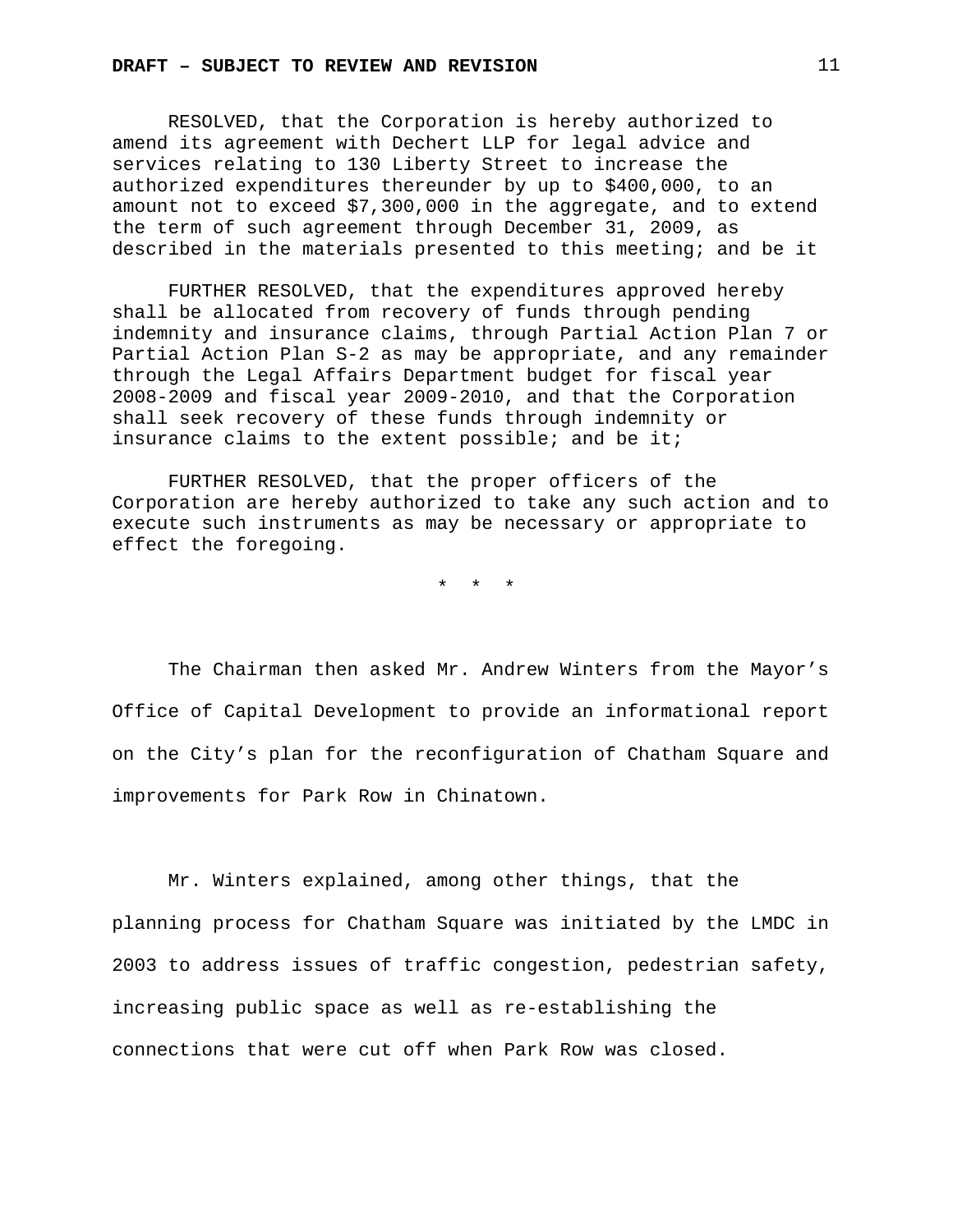Mr. Winters explained the process utilized in connection with the planning and noted that it will be ready to bid out in February.

Mr. Winters then provided a PowerPoint presentation to illustrate the present conditions as well as the planned changes and requested participation by Mr. Seth Myers of the New York City Economic Development Corporation.

Mr. Meyers then set out in detail some of the specifics of the plan for the Directors' information.

Mr. Holloway expressed appreciation for the presentation and noted the importance of this Project.

Ms. Rapfogel expressed opposition to, among other things, the permanent closing of Park Row.

The Chairman noted that the intention of foregoing the presentation was to update the Directors on the plan and not to bring it before them for a vote on any specific item.

Before calling for the adjournment of the meeting, Chairman Schick noted that a member of his staff, Shaifali Puri